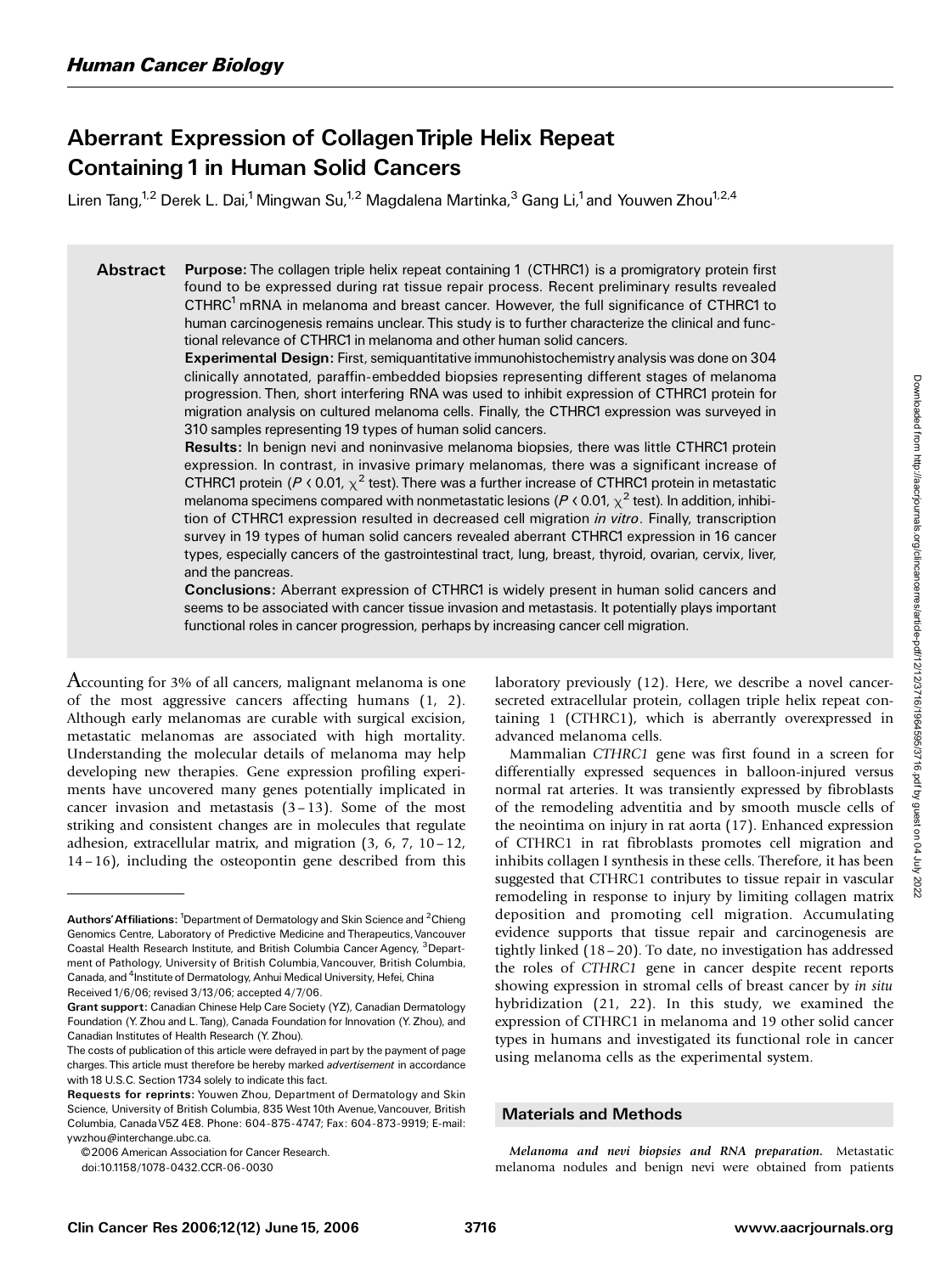with metastatic melanoma, with informed consent as approved by the University of British Columbia Clinical Ethics Board (Vancouver, British Columbia, Canada). The biopsies were collected as described previously (12). Briefly, biopsies were placed in the centers of the lesions and each lesion was sectioned into two equal parts. One part was formalin fixed and examined histologically for diagnostic confirmation and for estimation of melanoma/melanocyte content (at least 80%). The other part was immediately frozen in liquid nitrogen. The freshly frozen specimens were extracted for total RNA using Trizol protocol (Invitrogen, Burlington, Ontario, Canada) according to the manufacturer's instructions.

The formalin-fixed, paraffin-embedded archival biopsies used for immunohistochemistry were obtained from the archival collection of the Department of Pathology, Vancouver General Hospital (Vancouver, British Columbia, Canada).

Quantitative PCR. The cDNA synthesis reaction was done using 1 µg total RNA for each sample using cDNA SuperScript First-Strand Synthesis System (Invitrogen). A portion of the resultant cDNA equivalent to 4 ng total RNA was used for quantitative real-time reverse transcription-PCR using the DNA Engine Opticon System (MJ Research, Waltham, MA). The primer sequences for the genes tested include the following: CTHRC1, 5'-TCATCGCACTTCTTCTGTGGA-3' (forward) and 5'-GCCAACCCAGATAGCAACATC-3' (reverse); S-100b, 5'-ATCC-GAACTCAAGGAGCTCATC-3' (forward) and 5'-CGTCTTCATCATTGTC-CAGTGT-3' (reverse); tyrosinase, 5'-TTCTTCTCCTCTTGGCAGATTG-3' (forward) and 5'-TTCCAGGATTACGCCGTAAAG-3' (reverse); tyrosinaserelated protein 1, 5'-GGAACACTTTGTAACAGCACCG-3' (forward) and 5'-ACTGAGCGACATCCTGTGGTT-3' (reverse); and glyceraldehyde-3phosphate dehydrogenase, 5'-AAGATCATCAGCAATGCCTCC-3' (forward) and 5'-TGGACTGTGGTCATGCCTT-3' (reverse). The PCRs were done in triplicates in a volume of 20 µL using SYBR Green PCR Master Mix (Applied Biosystems, Foster City, CA). The amplification conditions were 95 $\degree$ C for 10 minutes followed by 40 cycles of 95 $\degree$ C for 15 seconds and 60 $\degree$ C for 1 minute. The cycle number of threshold (C<sub>T</sub>) was recorded for each reaction. The  $C_T$  value of CTHRC1 was normalized to that of glyceraldehyde-3-phosphate dehydrogenase of the same sample. The expression intensity of each gene in metastatic melanoma biopsies was expressed as fold changes over the average of nevus samples.

Antibody production and Western blotting. A polyclonal antibody was generated in the laboratory by immunizing two rabbits with a synthetic peptide (NH<sub>2</sub>-CSRIIIEELPK-COOH) from the COOH terminal of CTHRC1 protein. The immune sera were affinity purified using the peptide with assistance of Immunochem Biopharm, Inc. (Burnaby, British Columbia, Canada). The purified antibody was stored at 1 mg/mL and used for Western blotting and immunohistochemistry staining.

For protein extraction, cultured cells were directly lysed in radioimmunoprecipitation assay buffer (PBS, 0.1% SDS, 1% NP40, 0.5% sodium deoxycholate). Protein concentration was measured with the Bio-Rad Protein Assay kit (Bio-Rad, Hercules, CA). Total proteins (15 Ag) from cultured cells were subjected to 12% SDS-PAGE and transferred to polyvinylidene difluoride membrane (Bio-Rad). After blocking in 5% nonfat milk in TBS [10 mmol/L Tris (pH 7.4), 150 mmol/L NaCl], the membrane was probed with anti-CTHRC1 polyclonal antibody at 750 ng/mL in 3% bovine serum albumin in PBS. The secondary antibody was goat anti-rabbit IgG conjugated to horseradish peroxidase (Santa Cruz Biotechnology, Inc., Santa Cruz, CA). The signals were detected by enhanced chemiluminescence detection (Amersham Biosciences, Baie d'Urfe, Quebec, Canada). The anti- $\beta$ -actin mouse monoclonal antibody (Sigma, St. Louis, MO) was used to reprobe the filter for monitoring the protein loading from each sample. The secondary goat anti-mouse antibody conjugated to horseradish peroxidase was also from Santa Cruz Biotechnology.

Immunohistochemistry. CTHRC1 protein expression was analyzed by immunohistochemistry on paraffin-embedded clinical biopsies. The samples used for this study consisted of both 4-µm tissue sections from

tissue microarrays containing multiple tumor biopsies ( $n = 218$ ) and 4-um tissue sections from individually embedded tumor biopsies  $(n = 86)$ . The staining procedure was the same for both types of sections and was described previously (12). The antibody used was a polyclonal antibody against the COOH terminal of the CTHRC1 protein and verified to be specific using bacterial and mammalian cell-expressed CTHRC1 protein on Western blotting. The concentration used was 4 Ag/mL. To locate melanocyte-derived cells, a polyclonal anti-S-100 antibody (DAKO Corp., Carpinteria, CA) was used on adjacent sections. The biotin-conjugated secondary antibody and streptavidinhorseradish peroxidase conjugates (LSAB+System, horseradish peroxidase) were purchased from DAKO. The visualization of the staining was achieved using DAKO Liquid 3,3'-Diaminobenzidine Substrate-Chromogen System. Normal rabbit serum at the same concentration was used on adjacent tissue sections as negative control.

Construction and clinical annotation of melanoma tissue microarrays were described previously (12, 23). The current melanoma tissue microarray consists of 16 human normal nevi, 204 primary melanomas, and 58 metastatic melanomas. Due to loss of biopsy cores or insufficient tumor cells present in the cores, 10 cases of normal nevi, 154 cases of primary melanomas, and 54 cases of melanoma metastases could be evaluated for CTHRC1 staining. Combined with individual sections, a total of 304 samples were evaluated by immunohistochemistry.

To quantify the CTHRC1 staining intensity, a three-point scoring scale was used:  $+1$ , no cells or <10% of cells stained;  $+2$ , majority of cells positive and moderately stained; and  $+3$ ,  $\sim$  100% cells positive and strongly stained (staining equivalent to or greater than that seen with S-100 antibody). Three independent investigators, including a dermatopathologist (M.M.), who were blinded of the clinical diagnosis of the sections and tumor thickness, assessed the stained slides, and a consensus score was reached for each sample. Because the staining results from individual sections were similar to that from the tissue microarray sections, the samples were combined in the final analysis. The  $\chi^2$  test was used to evaluate the statistical differences between the staining of different stages of melanocytic tumors. The same method was used to evaluate potential correlation between CTHRC1 protein expression in primary melanoma samples and the clinical characteristic of the melanoma patients, such as tumor thickness and survival.

Normal melanocytes and melanoma cell lines. Two normal human epidermal melanocyte cell lines were isolated in the laboratory from neonatal foreskins as described (24), and one normal melanocyte cell line was purchased from Cascade BioScience, Inc. (Portland, OR). The melanocytes were cultured with melanocyte growth medium (Cascade BioScience) and maintained at  $37^{\circ}$ C with 5% CO<sub>2</sub>. Cultures were provided with fresh medium thrice weekly, and melanocytes were used at passage 4 for RNA and protein extraction.

The melanoma cell lines were described previously (12). Cells were cultured in DMEM (Invitrogen) supplemented with 10% fetal bovine serum at 37 $^{\circ}$ C in 5% CO<sub>2</sub>. All the cultures were replenished with fresh medium 24 hours before harvesting for protein and RNA extraction.

RNA interference. The target short interfering RNA (siRNA) sequences of CTHRC1 are as follows: 5'-CCCATTGAAGCTATAATT-TAT-3' (target 1) and 5'-CGCATCATTATTGAAGAACTA-3' (target 2). The RNA duplexes were synthesized by Qiagen (Mississauga, Ontario, Canada). The control siRNA was purchased from Ambion (Houston, TX) as a 50  $\mu$ mol/L stock, and it is a RNA duplex synthesized from a random sequence. For siRNA transfection, melanoma cells were seeded 24 hours before the transfection in antibiotics-free DMEM containing 10% fetal bovine serum. The cells were transfected with 50 nmol/L siRNA using LipofectAMINE (Invitrogen) for 6 hours in antibiotics-free medium. Then, the medium was replaced with the normal DMEM with 10% fetal bovine serum containing proper antibiotics.

Cell migration assay. For migration assays, the siRNA-transfected cells after 24 hours were trypsinized and seeded on top of the insert membrane  $(0.8 \,\mu\text{m})$  of the Boyden chamber (BD Biosciences, Palo Alto, CA) in 0.1% fetal bovine serum in DMEM on a 24-well tissue culture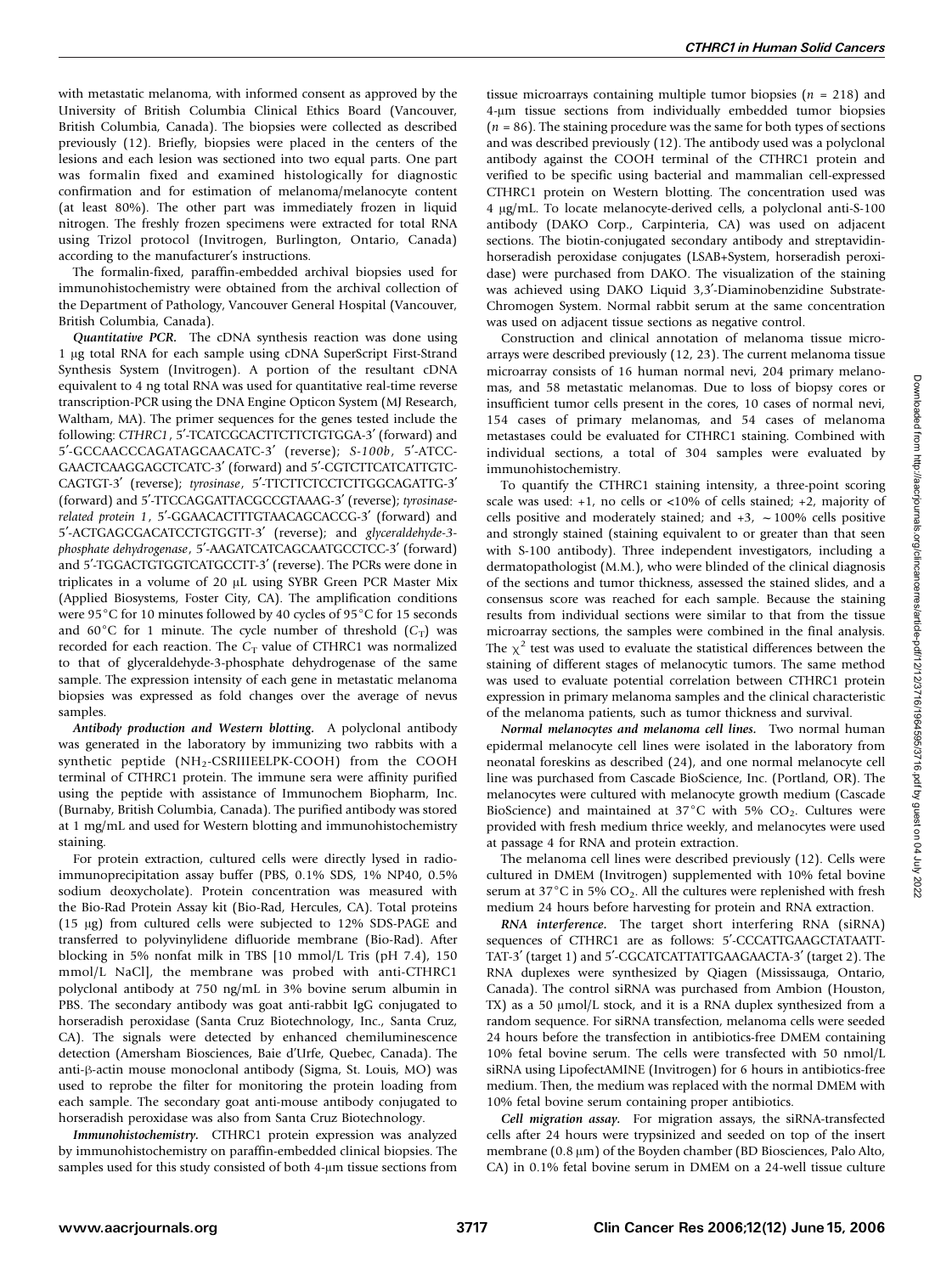plate at 2.5  $\times$  10<sup>4</sup> per well. The bottom of the chamber was filled with 10% fetal bovine serum-DMEM as chemoattractants. The cells were harvested at 24 hours. The cells on the top side of the membrane were removed by scrapping with cotton swap thrice. The cells that migrated to the other side of the membrane were washed with PBS twice and fixed with 4% formaldehyde in PBS for 30 minutes and then stained with 0.1% toluidine blue in PBS. After washing in water thrice, the membranes were briefly air dried and mounted on a glass slide and the cell number was counted under an inverted microscope. Ten fields of each membrane were counted, and the average for each sample was calculated. The assay was repeated thrice.

CTHRC1 expression in cancer cDNA arrays. A PCR-generated CTHRC1 cDNA fragment (forward primer, 5'-GCCAATGGCATTCC-GGGTAC-3<sup>'</sup>; reverse primer, 5<sup>'</sup>-TGTGAAATCACACTTTGGTCTG-3<sup>'</sup>) was <sup>32</sup>P labeled using the ready-to-go DNA-labeling beads (Amersham Biosciences). A membrane containing 155 pairs of tumors and their matching normal control cDNAs (Cancer Profiling Array II, BD Biosciences) was probed with the labeled CTHRC1 fragment at  $68^{\circ}$ C according to the manufacturer's instruction. The membrane was exposed to the film at  $-70^{\circ}$ C, and the film was developed after 12 hours. A cDNA fragment of the control housekeeping gene ubiquitin provided by BD Biosciences was rehybridized to the stripped membrane and developed after 1-hour exposure. The signal intensity for each tumor-normal tissue pairs was obtained using GenePix Pro 4.1 software (Axon Instrument, Sunnyvale, CA) for analyzing autoradiography images of CTHRC1 hybridization. The CTHRC1 signal intensity was normalized to that of ubiquitin of the same sample. The ratio of tumor over normal control tissues was obtained from each paired sample.

## **Results**

Identification of a novel cancer-associated gene, CTHRC1, in melanoma. In an attempt to explore differentially expressed genes between normal benign nevi and metastatic melanomas, we did DNA microarray analysis representing >21,000 genes comparing the normal nevi and metastatic melanoma nodules from the same patients (12). Several genes were shown to be overexpressed in metastatic melanocytes compared with the benign melanocytes, including osteopontin, which subsequently was found to be associated with melanoma invasion (12). Another melanoma differentially expressed gene identified is CTHRC1. This gene was highly overexpressed in metastatic melanomas but barely detectable in normal nevi. Quantitative reverse transcription-PCR analysis confirmed the elevated expression of CTHRC1 in metastatic melanoma specimens  $(n = 7)$  when compared with normal nevi samples from 14 patients (Fig. 1). On average, metastatic specimens exhibited eight times more expression of CTHRC1 mRNA compared with the normal nevi of similar melanocyte content ( $\sim 80\%$  for both metastatic melanoma nodules and benign i.d. nevi). The melanocytic marker S-100 was similarly present in the normal nevi and metastatic melanoma nodules, confirming that the differential expression of CTHRC1 was not due to unequal melanocyte content. In addition, the metastatic melanoma nodules expressed less melanocyte differentiation markers, such as tyrosinase and tyrosinase-related protein 1, which frequently are lost during melanoma progression (Fig. 1; ref. 25).

On Western blotting, no CTHRC1 expression was detected from three melanocyte cultures generated from different sources, whereas CTHRC1 was easily detected from melanoma cell lines (Fig. 2). A major polypeptide band of  $\sim$  25 kDa on



Fig. 1. CTHRC1mRNA expression in normal nevi and metastatic melanoma nodules by quantitative reverse transcription-PCR. The expression intensity of each gene in metastatic melanoma biopsies ( $MM$ ;  $n = 7$ ; white columns) and normal nevi  $(NN; n = 14; black columns)$  was expressed as fold changes over the average of nevus samples. All values were normalized according to the glyceraldehyde-3 phosphate dehydrogenase levels.

Western blots was detected. This corresponds to the expected size of the human CTHRC1 and was verified by transfecting expression vectors, directing the synthesis of CTHRC1 into cultured mammalian cells (data not shown).

CTHRC1 protein expression is correlated with melanoma invasion and metastasis. Using immunohistochemistry staining, the CTHRC1 protein was in melanoma cells of primary and metastatic melanoma biopsies. In contrast, no significant expression was present in benign nevi or noninvasive melanoma in situ cells (Fig. 3). The specificity of CTHRC1 antibody staining of melanocytic cells in immunohistochemistry was shown using S-100 antibody on adjacent sections. Using a three-point staining intensity scale, the relative expression of CTHRC1 protein in a spectrum of melanocytic tumors was quantified, combining results from 304 clinical specimens (Fig. 3B). The CTHRC1 protein expression was weak or absent in benign nevi (normal nevi) and in noninvasive melanocytic tumors (melanoma in situ). In contrast, in melanoma samples that have invaded into the dermis (invasive primary melanomas), a dramatic increase of CTHRC1 expression was present, with  $\sim$  70% of tumors showing moderate to strong expression. The difference between benign nevi, noninvasive melanoma, and invasive primary melanoma was highly significant ( $P < 0.001$ ,  $\chi^2$  test). Further increase of CTHRC1 protein expression was observed in samples of metastatic melanoma, with >80% samples stained moderately to strongly. The difference between primary invasive melanoma and metastatic melanoma is also statistically significant  $(P < 0.01, \chi^2 \text{ test}).$ 

Because the expression in primary melanoma was nonuniform, an attempt was made to correlate with patient's clinical characteristics, such as tumor thickness, 5-year disease-free survival, and overall survival. However, no significant correlation was identified (data not shown).

CTHRC1 promotes melanoma cell migration. To examine the functional roles of CTHRC1 overexpression in melanoma cells, cultured KZ-28 melanoma cells were transfected with two siRNA duplexes against CTHRC1. As shown in Fig. 4A and B, both CTHRC1 siRNA oligos effectively blocked CTHRC1 expression at both mRNA and protein levels in KZ-28 cells.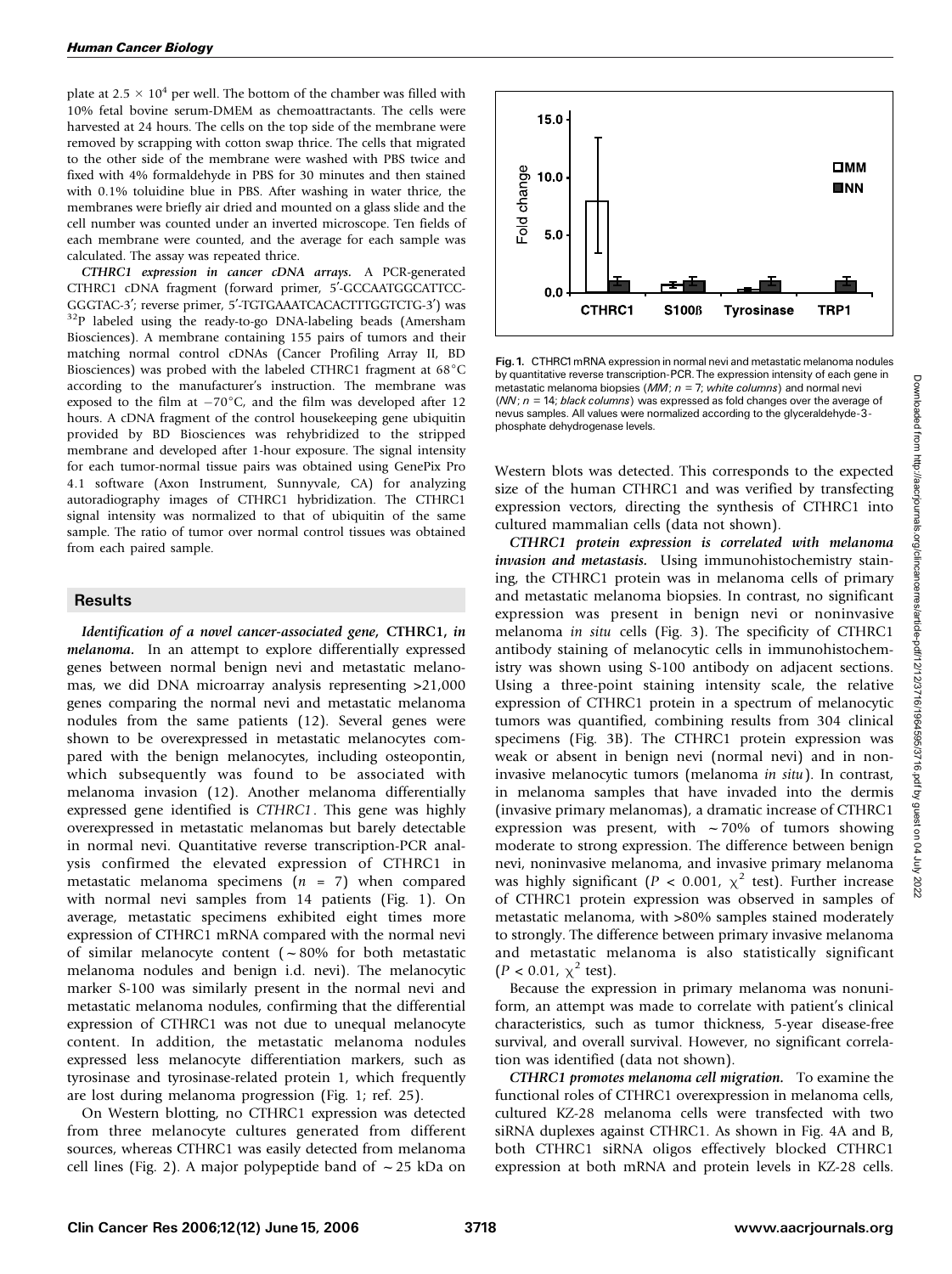Similar results were observed in another metastatic melanoma cell line, MMRU (data not shown). Because rat fibroblasts overexpressing CTHRC1 enhanced cell migration (17), we hypothesized that CTHRC1 will do the same for melanoma cells. The effect of CTHRC1 reduction on the migratory behaviors of melanoma cells was tested using Boyden chamber. At 24 hours, there was a 50% reduction of cell migration in the CTHRC1 ''knockdown'' cells compared with cells transfected with the control, nonspecific siRNA. At 48 hours, the reduction of migration by the CTHRC1 knockdown cells was further enhanced (Fig. 4C). Both CTHRC1 siRNA sequences had similar effects. The CTHRC1 siRNA2 was used in Fig. 4.

CTHRC1 expression is aberrantly up-regulated in the majority of human solid cancers. There is little information on the expression of this newly characterized human gene in human cancers. The only reports to date were on the transcript expression of CTHRC1 in breast cancer stromal cells using DNA microarrays and in situ hybridization (21, 22). To explore the expression of CTHRC1 in other tumor types, we used a CTHRC1-specific gene probe to hybridize to a membrane that contained 310 cDNA samples derived from clinical tumor biopsies from 155 cancer patients, each with one tumor biopsy and one match normal tissue (Cancer Profiling Array II). Nineteen types of human solid cancers were represented on this membrane. CTHRC1 expression was dramatically and aberrantly up-regulated in the vast majority of human cancers compared with the corresponding normal tissues (Fig. 5A). Especially, in the cancers of rectum, small intestine, colon, liver, lung, ovary, breast, thyroid gland, and cervix, almost all the tumor samples expressed more CTHRC1 mRNA compared with their normal control samples (Fig. 5A and B). Among the 10 skin cancers and their normal controls included on the membrane, 5 of 7 melanomas expressed more CTHRC1 mRNA than normal skin, whereas the 3 squamous cell carcinomas expressed less CTHRC1 than normal skin. The tumors of testis, prostate, and trachea showed no significant CTHRC1 expression changes compared with their normal controls.

### **Discussion**

The current study describes the aberrant expression of the novel cancer-associated gene CTHRC1 in melanoma and many other human solid cancers and investigated the potential roles



Fig. 2. Protein expression of CTHRC1 in cultured melanocytes and melanoma cell lines byWestern blotting analysis. Protein extracts from three normal melanocyte cultures (HMEC1-3) and three melanoma cell lines (KZ-28, MMRU, and PMWK) were probed with anti-CTHRC1 antibody and reprobed with  $\beta$ -actin after stripping. A major protein band corresponding to 25 kDa was recognized from melanoma cells. No CTHRC1 proteins were detected from any of the normal melanocytes.



Fig. 3. Immunohistochemistry analysis of melanoma tissues by anti-CTHRC1 antibody. A, immunohistochemistry detection of CTHRC1 protein. Melanoma in situ (MIS) had no anti-CTHRC1 activity, primary melanoma (PM) was intermediately positive, whereas metastatic melanoma (MM) samples were strongly stained.  $B$ , semiquantitative analysis. The signal intensity with CTHRC1 immunostaining was divided into three categories (1, 2, and 3) as described in Materials and Methods. The percentages of positive staining for each tumor stage in each intensity category were plotted. Statistically significant difference between normal nevi, melanoma *in situ*, and primary melanoma (\*) and between primary and metastatic melanomas (\*\*) were observed ( $P \lt 0.01$ ,  $\chi^2$  test).

played by CTHRC1 in cancer cells. There is little information previously known about this gene in human cells. The overall domain structure is the same as that of rat and mouse, containing an  $NH<sub>2</sub>$ -terminal signal peptide for extracellular secretion, a short collagen triple helix repeat of 36 amino acids, and a COOH-terminal globular domain (17). There is a 92% amino acid sequence identity between human and rat CTHRC1 proteins (data not shown).

The possible involvement of CTHRC1 in human carcinogenesis was first suggested by a recent report that some stromal cells in breast cancer expressed CTHRC1 mRNA by cDNA microarray analysis and in situ hybridization (21). The results presented here suggest that melanoma cells aberrantly express both CTHRC1 mRNA and CTHRC1 protein (Figs. 1-3). Although it cannot be excluded that stromal cells in melanoma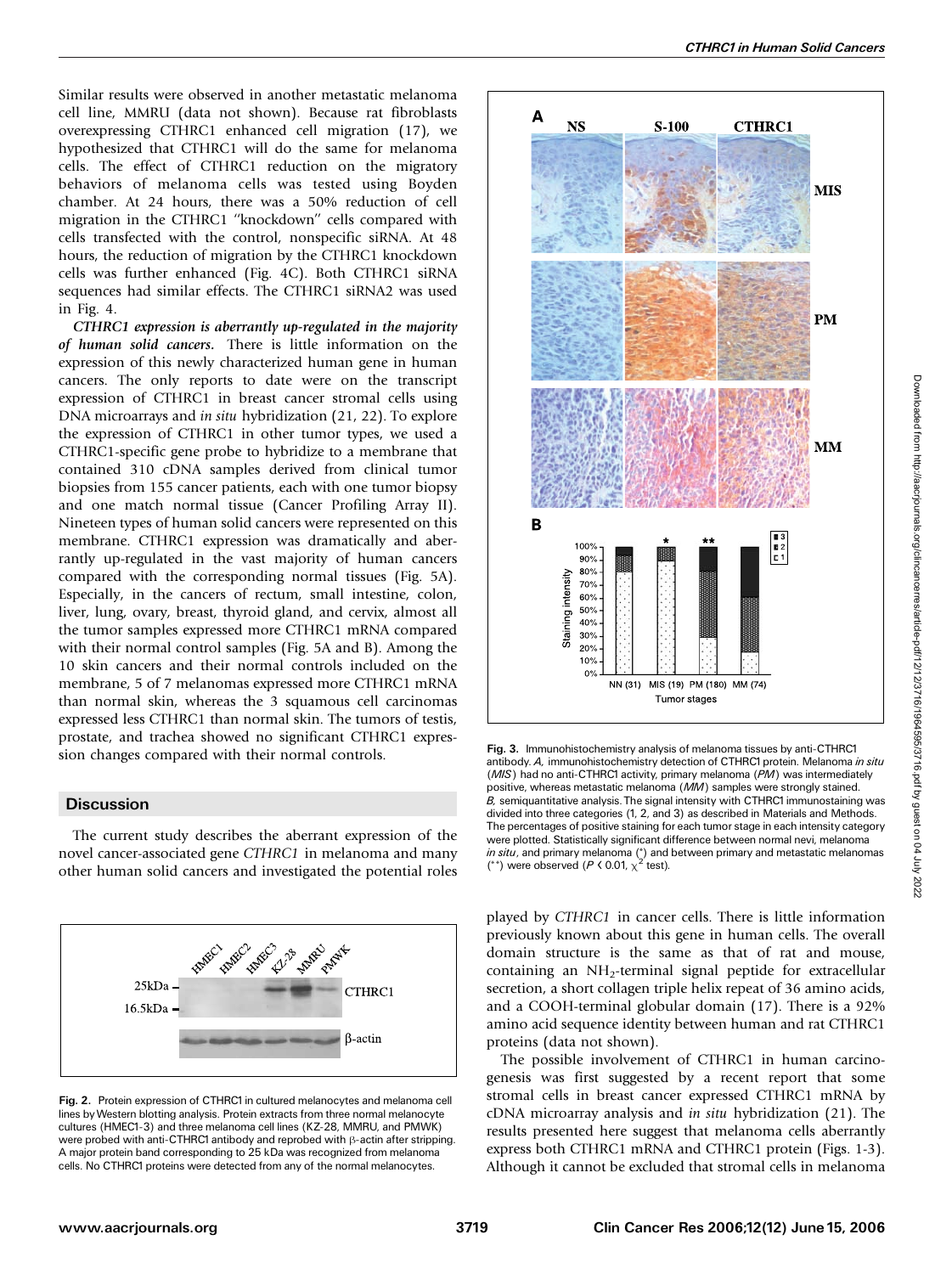tissues also express this protein, the main source of CTHRC1 protein in melanoma tissues is, however, likely to be melanoma cells because the staining was mainly in S-100 staining cells of the tissue sections (Fig. 3) and that pure cultures of melanoma cell lines expressed this protein using Western blotting analysis (Fig. 2).

The functional significance of CTHRC1 expression in melanoma progression is unknown. The observation that it is absent in noninvasive stages of melanoma (melanoma in situ) and greatly increased in samples of invasive primary melanoma suggests that it may be important in tumor cell invasion into the dermal tissue. In addition, a further statistically significant increase was observed in metastatic melanoma, suggesting a possible role at this critical step of melanoma



Fig. 4. Knockdown of CTHRC1 expression by siRNA reduced melanoma cell migration. A, inhibition of CTHRC1mRNA expression by siRNA in KZ-28 melanoma cells. Cultured KZ-28 cells were treated with synthetic control or two CTHRC1-specific siRNA oligos for 24 hours, and the cells were harvested for RNA extraction and for quantitative PCR analysis with primers designed from CTHRC1 and glyceraldehyde-3-phosphate dehydrogenase (GAPDH) cDNA. Both siRNAs efficiently blocked CTHRC1mRNA expression, whereas the levels of glyceraldehyde-3-phosphate dehydrogenase mRNA did not change. B, inhibition of CTHRC1 protein expression by siRNA in KZ-28 melanoma cells. Cultured KZ-28 cells were treated the same way as above and harvested forWestern blotting with anti-CTHRC1antibody. Specific and efficient inhibition was achieved using both CTHRC1-specific siRNA oligos.  $\beta$ -Actin levels were not altered. C, reduction of migrated melanoma cells by CTHRC1 siRNA. siRNA-transfected KZ-28 cells were seeded on top of Boyden chamber. The cells that migrated to the other side of the membrane were counted at 24 and 48 hours. The average number of cells migrated was compared between the control and CTHRC1siRNA-transfected cells. Significant differences between control siRNA-transfected and CTHRC1 siRNA2-transfected cells were observed ( $P \triangleleft 0.01$ , Student's t test). <sup>5</sup> Unpublished data.

progression as well. Further experiments are required to verify these associations.

The exact molecular role played by CTHRC1 in melanoma cells is also unknown. However, because in rat cells, the increased expression caused the fibroblast cells to have increased migration (17), it might be possible that CTHRC1 has a promigratory role in melanoma cells. Indeed, when CTHRC1 in melanoma cells was inhibited by siRNA, there was a significant reduction in cell migration (Fig. 4). Because tissue invasion and metastasis both involve cancer cell migration, it is possible that CTHRC1 contributes to these steps by increasing tumor cell migration.

At present, the mechanism of CTHRC1 aberrant expression in metastatic melanoma and the molecular mechanisms of CTHRC1 promigration function are not clear. In murine NIH3T3 cells, CTHRC1 was induced by transforming growth factor- $\beta$  and bone morphogenetic protein-4 (17). Melanoma cells produce transforming growth factor- $\beta$  and bone morphogenetic protein-4, and expression of both directly correlates with the advanced depth of tumor invasion (26 – 30). Sequence analysis of the CTHRC1 promoter region reveals a binding site of SMAD, which is responsive to transforming growth  $factor-\beta/b$ one morphogenetic protein regulation. Therefore, it is possible that up-regulation of CTHRC1 in melanoma cells is due to activation of transforming growth factor- $\beta/b$ one morphogenetic protein-4 pathway.

It is not clear about how CTHRC1 regulates melanoma cell migration. Like osteopontin, another secreted extracellular protein found to be overexpressed by melanoma cells from our laboratory (12), CTHRC1 may regulate cell migration as a bridging and/or cell adhesion protein. Consistent with this, CTHRC1 and osteopontin have been found to be colocalized in calcified atherosclerotic plaque particularly at the calcifying front (17, 31). To date, a direct interaction between CTHRC1 and osteopontin has not been studied. It is also possible that CTHRC1 produced by melanoma cells promotes tumor invasion by regulating the surrounding microenvironment, most likely the stromal cells and extracellular matrix. Numerous reports showed that the tumor microenvironment is pivotal for cancer cell growth/survival, invasion, and metastasis (32 – 34). Crucial stromal cells in the environment are fibroblasts (also termed cancer-associated fibroblasts) that are located in the vicinity of the neoplastic cells. We have detected CTHRC1 protein from conditioned medium of cultured melanoma cells.<sup>5</sup> Because mouse fibroblasts almost completely shut down collagen I gene transcription in the presence of increased CTHRC1 protein (17), it is possible that the secreted form of human CTHRC1 overproduced by melanoma cells acts on stromal fibroblasts to decrease synthesis of extracellular matrix components, such as collagen I, and thus prepares the extracellular environment for tumor invasion, survival, and metastasis.

Human tumor cDNA array analysis showed that, with the exception of testis and prostate cancers, the CTHRC1 aberrant expression seems to be widely present in solid human cancers. Because CTHRC1 seems to regulate melanoma cell migration, it may also be important for most of the other solid cancers surveyed in this study.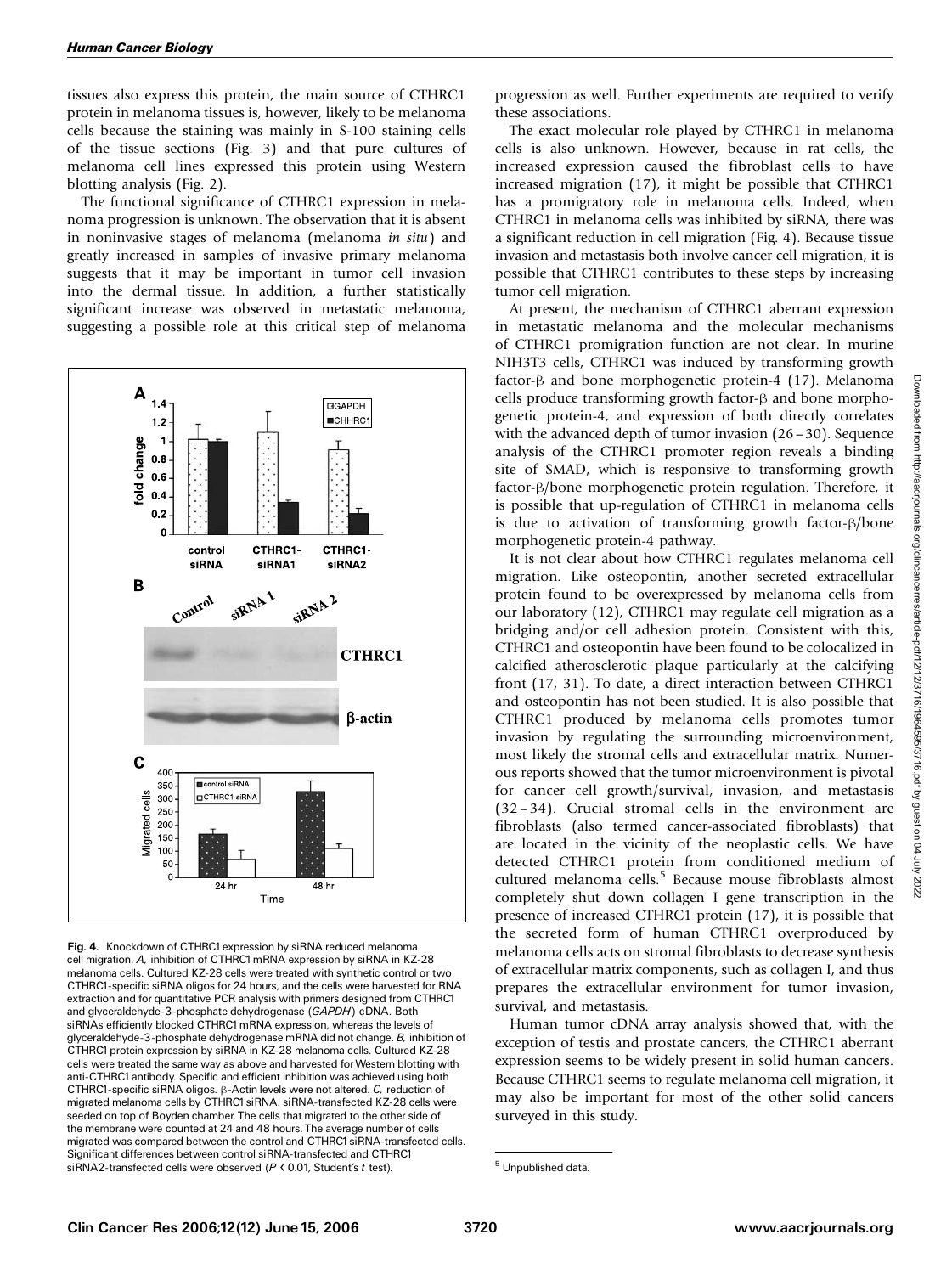Fig. 5. CTHRC1 expression in human solid cancers. The CTHRC1 cDNA fragment was hybridized to Cancer Profiling Array II, representing 19 human cancers and10 cancer cell lines. Each tumor sample (T) is matched with its own normal control tissue (N). The same array was stripped and reprobed with the housekeeping ubiquitin gene fragment. A, image probed with CTHRC1 fragment. B, image of ubiquitin expression on the same membrane.

In summary, we have found that CTHRC1 aberrant upregulation is present in the vast majority of human cancers. In addition, this up-regulation seems to be correlated with cancer progression steps, such as tumor invasion and metastasis.

Α

B

CTHRC1 may be functionally important in these steps by increasing tumor cell migration. Targeting CTHRC1 may represent an attractive approach for developing a widespectrum cancer therapy for a variety of human cancers.

## References

- 1. Houghton AN, Polsky D. Focus on melanoma. Cancer Cell  $2002:2:275 - 8.$
- 2. Gaudette LA, Gao RN. Changing trends in melanoma incidence and mortality. Health Rep 1998;10:29-41 (Eng): 33-46 (Fre).
- 3. Bar-Eli M. Molecular mechanisms of melanoma metastasis. J Cell Physiol 1997;173:275-8.
- 4. Cha HJ, Jeong MJ, Kleinman HK. Role of thymosin  $\beta_4$  in tumor metastasis and angiogenesis. J Natl Cancer Inst 2003;95:1674 ^ 80.
- 5. Clark EA, GolubTR, Lander ES, Hynes RO. Genomic analysis of metastasis reveals an essential role for RhoC. Nature 2000;406:532-5.
- 6. Gutgemann A, Golob M, Muller S, Buettner R,

Bosserhoff AK. Isolation of invasion-associated cDNAs in melanoma. Arch Dermatol Res 2001;  $293:283 - 90.$ 

- 7. Huntington JT, Shields JM, Der CJ, et al. Overexpression of collagenase 1 (MMP-1) is mediated by the ERK pathway in invasive melanoma cells: role of BRAF mutation and fibroblast growth factor signaling. J Biol Chem 2004;279:33168-76.
- 8. Jiang K, Sun J, Cheng J, Djeu JY,Wei S, Sebti S. Akt mediates Ras downregulation of RhoB, a suppressor of transformation, invasion, and metastasis. Mol Cell Biol 2004;24:5565 ^ 76.
- 9. Kurschat P, Mauch C. Mechanisms of metastasis. Clin Exp Dermatol 2000;25:482-9.
- 10. McGary EC, Lev DC, Bar-Eli M. Cellular adhesion pathways and metastatic potential of human melanoma. Cancer Biol Ther 2002:1:459-65.
- 11. Seftor RE, Seftor EA, Gehlsen KR, et al. Role of the  $\alpha_{\nu}\beta_3$  integrin in human melanoma cell invasion. Proc Natl Acad Sci U S A 1992;89:1557-61.
- 12. Zhou Y, Dai DL, Martinka M, et al. Osteopontin expression correlates with melanoma invasion. J Invest Dermatol 2005:124:1044-52.
- 13. Hussein MR. Genetic pathways to melanoma tumorigenesis. J Clin Pathol 2004;57:797-801.
- 14. Koistinen P, Ahonen M, KahariVM, HeinoJ.  $\alpha_V$ integrin promotes in vitro and in vivo survival of cells in metastatic melanoma. Int J Cancer 2004;112:61 - 70.

| breast | ovary  | colon  | stomach | lung   | kidney | bladder   | vulva    | prostate       |
|--------|--------|--------|---------|--------|--------|-----------|----------|----------------|
|        |        |        |         |        |        |           |          |                |
|        |        |        |         |        |        |           |          |                |
|        |        |        |         |        |        |           |          |                |
|        |        |        |         |        |        |           |          |                |
|        |        |        |         |        |        | trachea   | liver    | $\mathbf{N}$ T |
|        |        |        |         |        |        |           |          |                |
|        |        |        |         |        |        |           |          |                |
|        |        |        |         |        |        |           |          | tumor          |
|        |        |        | thyroid |        |        | small     |          | cell           |
| iterus | cervix | rectum | gland   | testis | skin   | intestine | pancreas | lines          |
|        |        |        |         |        |        |           |          |                |
|        |        |        | ë       | ×      |        |           |          |                |
|        |        |        |         |        |        |           |          |                |
|        |        |        |         |        |        |           |          |                |
|        |        |        |         |        |        |           |          |                |
|        |        |        |         |        |        |           |          |                |
|        | и      |        |         |        |        |           |          |                |
|        |        |        |         |        |        |           |          |                |
| N T    | N T    | $N$ T  | N T     | N T    | N T    | N T       | N T      |                |
|        |        |        |         |        |        |           |          |                |
| breast | ovary  | colon  | stomach | lung   | kidney | bladder   | vulva    | prostate       |
|        |        |        |         |        |        |           |          |                |
|        |        |        |         |        |        |           |          |                |
|        |        |        |         |        |        |           |          |                |
|        |        |        |         |        |        |           |          |                |
|        |        |        |         |        |        |           |          | $N$ T          |
|        |        |        |         |        |        | trachea   | liver    |                |
|        |        |        |         |        |        |           |          |                |
|        |        |        |         |        |        |           |          | tumor          |
|        |        |        | thyroid |        |        | small     |          | cell           |
| terus  | cervix | rectum | gland   | testis | skin   | intestine | pancreas | lines          |
|        |        |        |         |        |        |           |          |                |
|        |        |        |         |        |        |           |          |                |
|        |        |        |         |        |        |           |          |                |
|        |        |        |         |        |        |           |          |                |
|        |        |        |         |        |        |           |          |                |
|        |        |        |         |        |        |           |          |                |
|        |        |        |         |        |        |           |          |                |